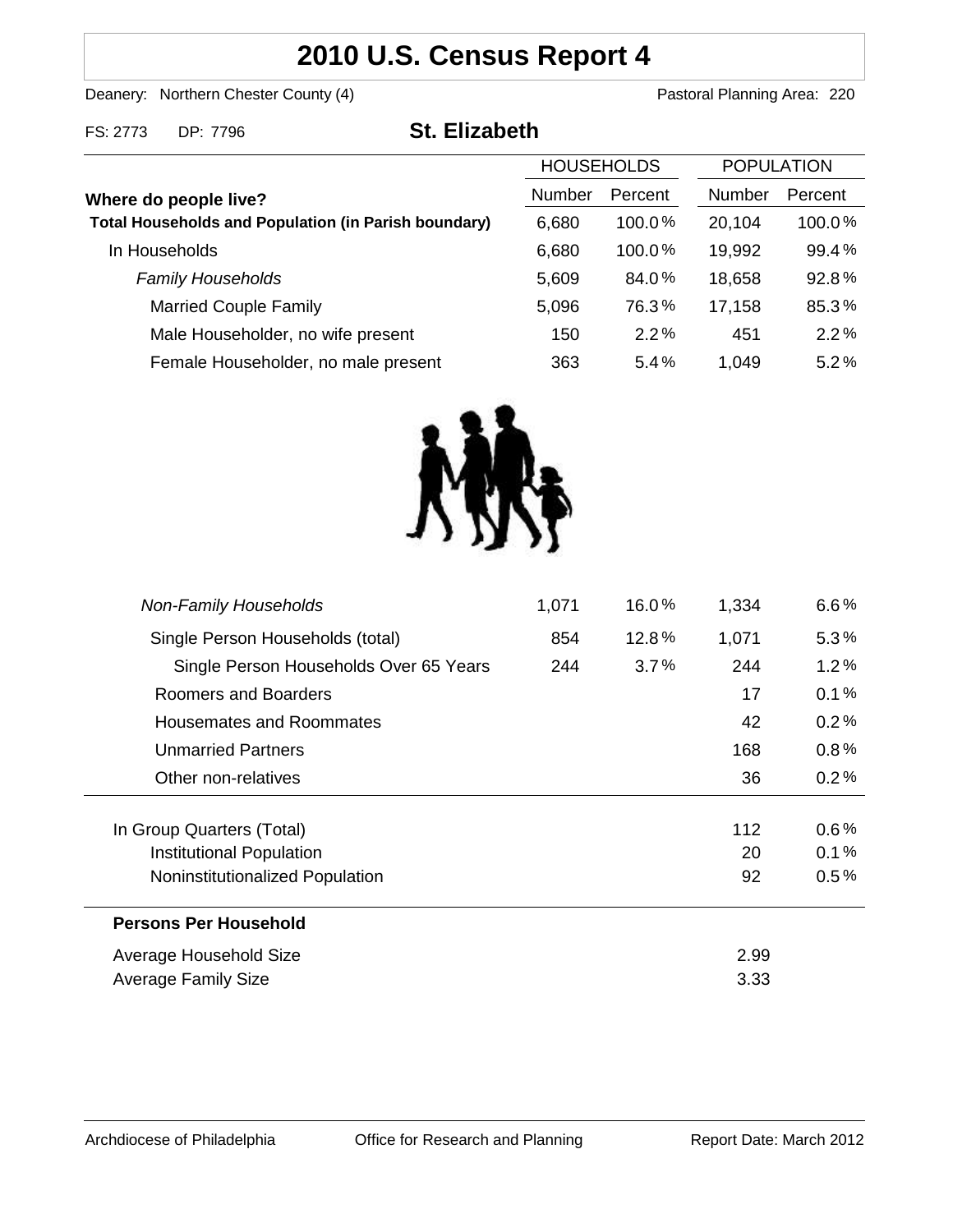# **2010 U.S. Census Report 4**

Deanery: Northern Chester County (4) Deanery: Northern Chester County (4)

FS: 2773 DP: 7796 **St. Elizabeth**

|                                                      |        | <b>POPULATION</b> |  |
|------------------------------------------------------|--------|-------------------|--|
| Where do Children - Under Age 18 Live?               | Number | Percent           |  |
| Total Children - Under Age 18 (in Parish boundary)   | 6,285  | 100.0%            |  |
| In Households                                        | 6,261  | 99.6%             |  |
| Householder or spouse is under 18                    | 0      | 0.0%              |  |
| With Related:                                        |        |                   |  |
| Married-Couple Family                                | 5,615  | 89.3%             |  |
| Male Householder, No Wife Present                    | 150    | 2.4%              |  |
| Female Householder, No Husband Present               | 376    | 6.0%              |  |
| <b>Other Related Householder</b>                     | 10     | 0.2%              |  |
| <b>With Non-Relatives</b>                            | 17     | $0.3\%$           |  |
| <b>Grandparent Householder</b>                       | 93     | 1.5%              |  |
| In Group Quarters                                    | 24     | 0.4%              |  |
| Institutionalized population                         | 17     | 0.3%              |  |
| Noninstitutionalized population                      | 8      | 0.1%              |  |
| Where do Adults - Age 65 and Older - Live?           |        |                   |  |
| Total Adults - Age 65 and Older (in Parish boundary) | 1,443  | 100.0%            |  |
| In Households                                        | 1,437  | 99.6%             |  |
| Family Households:                                   | 1,165  | 80.8%             |  |
| Is Householder or Spouse                             | 972    | 67.4%             |  |
| With Other Relative Householder                      | 10     | 0.7%              |  |
| With Non-Related Householder                         | 3      | 0.2%              |  |
| is Parent                                            | 106    | 7.4%              |  |
| is Parent-in-Law                                     | 74     | 5.1%              |  |
| In Non-family Households:                            | 271    | 18.8%             |  |
| Male Living Alone                                    | 70     | 4.8%              |  |
| Male not Living Alone                                | 6      | $0.4\%$           |  |
| Female Living Alone                                  | 175    | 12.1%             |  |
| Female not Living Alone                              | 10     | 0.7%              |  |
| Other                                                | 11     | 0.8%              |  |
| In Group Quarters                                    | 6      | 0.4%              |  |
| Institutionalized population                         | 0      | 0.0%              |  |
| Noninstitutionalized population                      | 6      | 0.4%              |  |
| Housing Units in the Parish boundary                 |        |                   |  |
| <b>Total Housing Units</b>                           | 6,994  | 100.0%            |  |
| Occupied                                             | 6,680  | 95.5%             |  |
| Owner-Occupied                                       | 6,003  | 85.8%             |  |
| Renter-Occupied                                      | 677    | 9.7%              |  |
| Vacant                                               | 314    | 4.5%              |  |

Archdiocese of Philadelphia **Office for Research and Planning** Report Date: March 2012